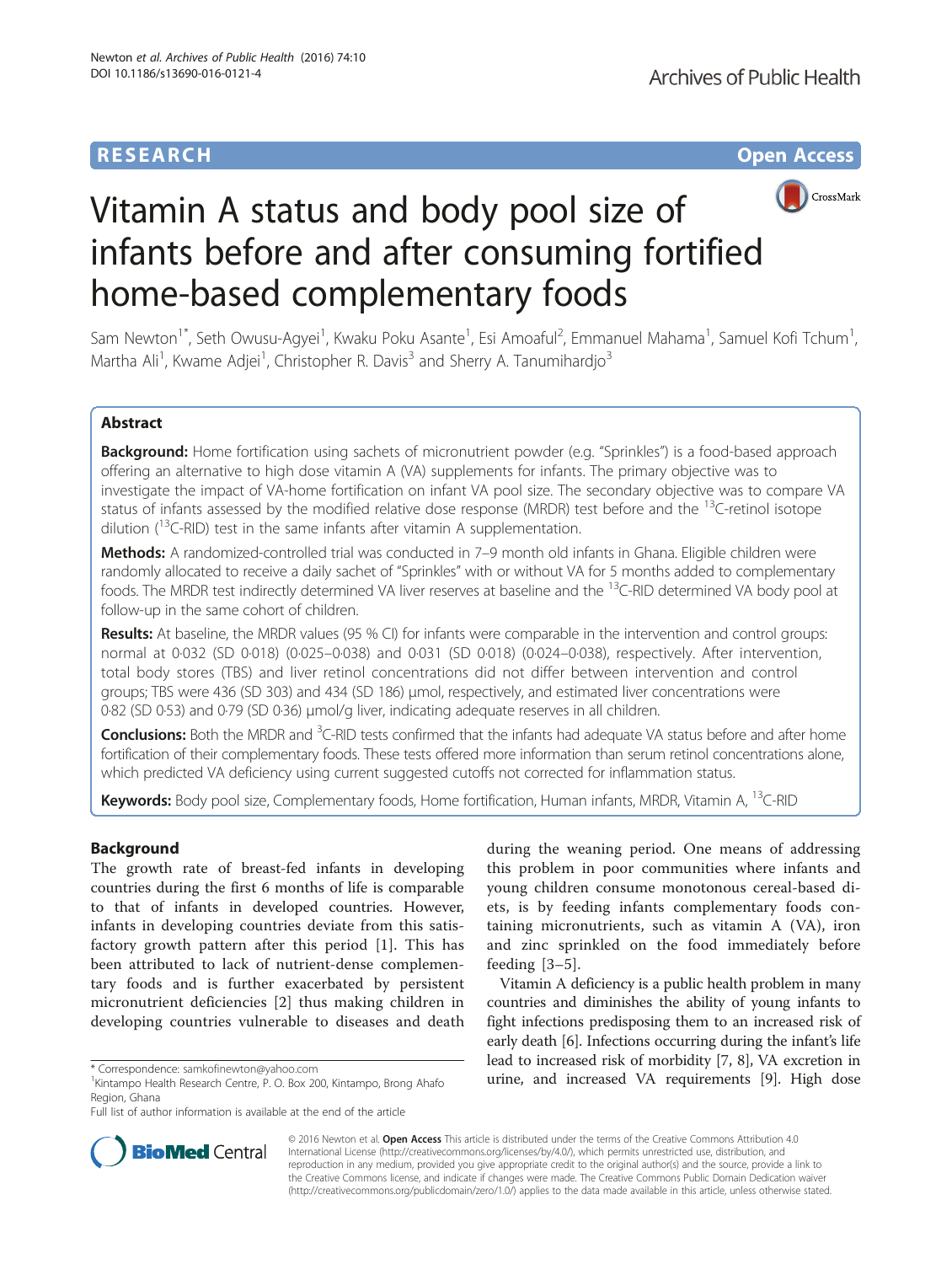supplements are an effective way to ward off the deleterious effects of VA deficiency [\[10](#page-8-0)], and reduce mortality [[11](#page-8-0)] and severe morbidity [\[12, 13](#page-8-0)] in children 1–5 y of age in less developed countries. Children are born with low VA stores and depend on their mother's milk for VA. Before an infant is introduced to complementary foods, the mother may not be able to provide enough VA to boost the child's liver stores if she herself has low VA stores [[14](#page-8-0)] or does not consume rich sources of VA during lactation.

Home fortification is a food-based approach offering an alternative to administration of high dose VA supplements directly to infants and young children [\[3](#page-8-0)]. A novel practical formulation of micronutrient powders in single dose sachets, commonly called "Sprinkles", was developed for home fortification of weaning foods to address the problem of micronutrient deficiency in young infants. "Sprinkles" can be added once daily to any complementary food immediately before serving. Sachets typically contain iron and zinc; vitamins A, C, and D; and folic acid [\[15\]](#page-8-0). Sprinkles can be used to meet the infants' high VA requirements for rapid growth after 6 months of age [[15](#page-8-0)–[17\]](#page-8-0).

The success of home-based strategies needs to be evaluated by assessing VA status [\[18\]](#page-8-0). Serum retinol concentrations, which are homeostatically controlled yet depressed during times of infection due to the acute phase response [[19](#page-8-0), [20\]](#page-9-0), are only useful when liver reserves are severely depleted but many children suffer from a marginal VA status [[21\]](#page-9-0). The modified relative dose response (MRDR) test indirectly determines VA liver reserves. As liver VA reserves become depleted, apo-retinol-binding protein accumulates in the liver. A challenge dose of 3,4-didehydroretinyl acetate is administered and the response of 3,4-didehydroretinol (DR) holo-retinol-binding protein complex is measured in the serum  $~5$  h after dosing [\[21](#page-9-0)-[23\]](#page-9-0). The MRDR test is a categorical indicator of VA status and is typically positive at  $\langle 0.1 \rangle$  µmol retinol/g liver [\[21\]](#page-9-0). The MRDR test distinguishes between moderately inadequate and adequate VA status, based on the ratio of DR to retinol (DR:R) in serum after dosing [[24](#page-9-0)]. Stable isotopes are used to determine the VA body pool by using deuterium or  $^{13}$ C-retinol as a tracer [[25, 26](#page-9-0)]. The tracer dilution technique is the only indirect measure that provides a quantitative estimate of total body VA pool size [\[27](#page-9-0)] and stable isotopes lack the potential deleterious effects of radioisotopes on human health [\[28\]](#page-9-0).

The primary objective of this study was to investigate the impact of VA-home fortification on infant VA pool size using the  $^{13}$ C-retinol isotope dilution ( $^{13}$ C-RID) test at follow-up among children who received "Sprinkles" with or without VA added to complementary foods. VA status of infants was determined at baseline with the MRDR test because it requires a smaller volume of

blood and is less expensive to analyse than the  $^{13}$ C-RID test. Thus, although the two methods were not used concurrently at baseline and endline, the secondary objective was to use the MRDR test and the  $^{13}$ C-RID test in the same cohort of infants because this has not been done before.

#### Methods

#### Study site

The trial was carried out in 7 villages surrounding Kintampo located in the Brong Ahafo Region of Ghana. The district has a resident population of about 140,000, the majority of whom have a relatively poor socioeconomic status [\[29](#page-9-0)]. Anthropometric data also indicated a prevalence of stunting of 32 % and wasting of 4 % among children aged 12 months [\[30](#page-9-0)].

#### Participants and study interventions

This community-based study included infants aged 7–9 months  $(n 93)$  and their ages were verified by inspecting their vaccination cards. Children of this age were selected to ensure that weaning had been established after they were identified by trained field workers. Eligible children were enrolled at home and randomly allocated to receive daily "Sprinkles" with or without VA using a computer generated random number table. Eligibility criteria included willingness of mothers to provide consent, to stay in the study area throughout the study duration and to feed the child with the contents of the micronutrient sachets. The child was also expected to eat complementary foods in addition to breast milk, and haemoglobin needed to be >70 g/l. Those in the VA group received a daily dose of a powdered fortificant (MNP-Sprinkles; Mumbai, India) containing 12 · 5 mg of elemental iron (as microencapsulated ferrous fumarate) plus ascorbic acid (30 mg), retinyl palmitate (400 μg RAE), and zinc (5 mg). The control group received a similar fortificant that did not contain VA. Blinding of the intervention was carried out by a neutral group of persons who packaged the supplements in identical packages with codes unknown to the investigators. Field workers delivered weekly supplements to mothers for use 7 d/week. At the conduct of this trial, VA supplementation was a national policy given to infants when they reached 6 months of age through national campaigns. Children enrolled in this study were excluded from taking the routine VA supplementation until the end of the 5-month study by marking their vaccination cards stating that they were enrolled in another study and should not be given routine VA supplementation at 6 months of age as is the practice in Ghana. This was effectively ensured by inspecting the identity cards of all children enrolled to determine if they were part of any other ongoing studies or programs that routinely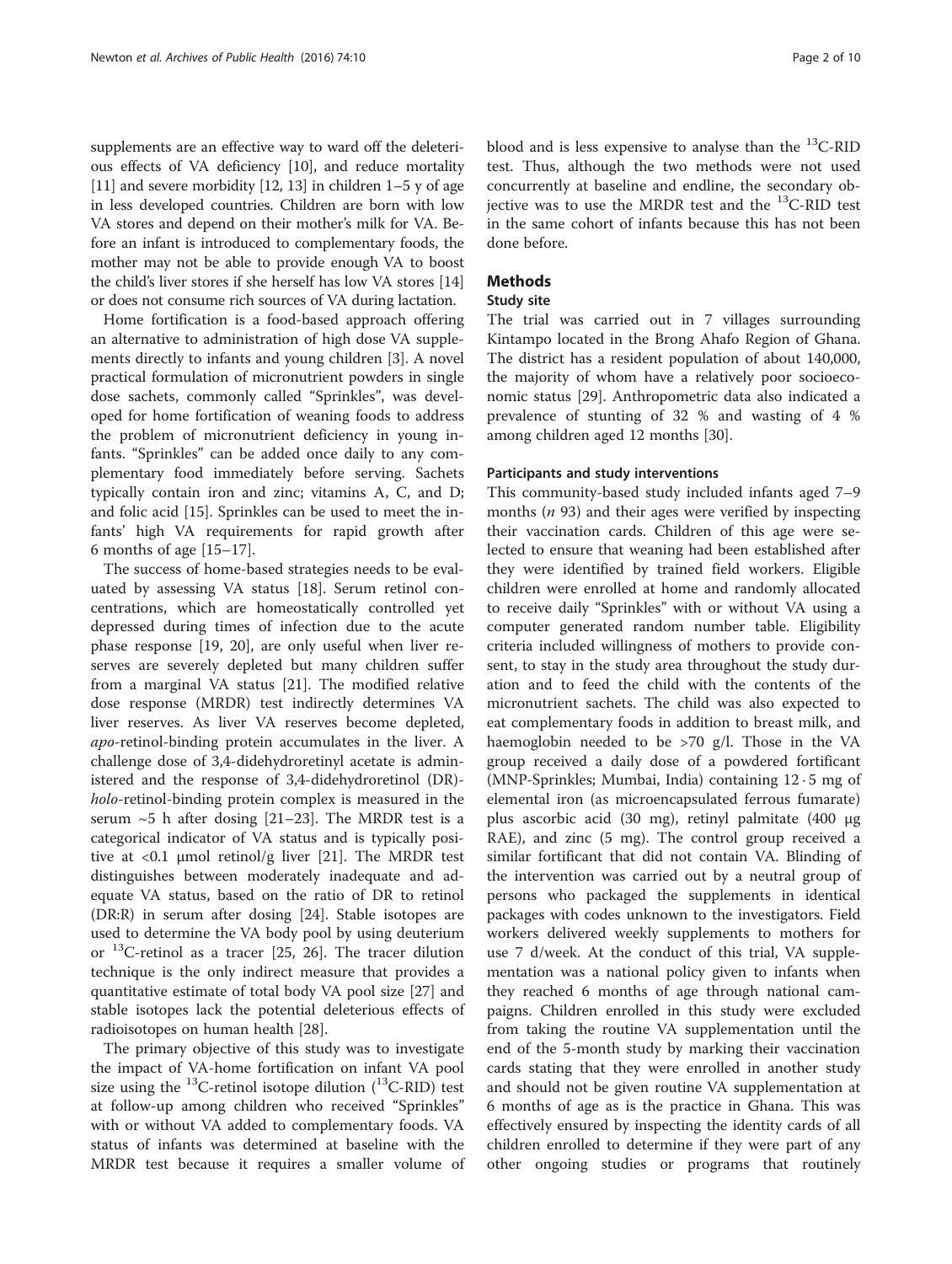administer VA supplementation. Infants were followed for 5 months. Mothers were instructed to mix a single sachet of "Sprinkles" with a small amount of food and to add water and sugar as needed to ensure that the child consumed the entire sachet. Breast feeding is universal in this area and mothers were not prevented from breast feeding their infants during the intervention. Where there were two eligible children in a household, only one was randomly selected. This was done to prevent contamination if it happened that the two children belonged to different groups and they happened to share food with each other.

#### Sample size

Sample size was based on previous stable isotope work done by Tondeur et al. [\[31](#page-9-0)] in Kintampo. We estimated that 15 infants per group would be sufficient to detect a 5 % difference in VA pool size with a 5 % SD on the basis of a type 1 error set at 0·05 and a 0·8 probability of detecting a true difference between the two groups. Incidentally, at the time this study was performed, fifteen children per group was considered adequate for the determination of the VA body pool size for supplements as stated by the Vitamin A Tracer Task Force [\[27\]](#page-9-0). The primary objective served as the basis for the sample size calculation but the sample size requirements for the MRDR test to be descriptive of the VA status as stated by the Vitamin A Tracer Task Force [[27\]](#page-9-0) was larger and hence the need for more children to be recruited.

#### Study procedures

A detailed explanation of the purpose, risks, and benefits were verbally explained and consent was sought for children's participation from their mothers. In the presence of a witness, mothers who were literate signed a consent form but fingerprints were obtained for those who could not sign. The child of each consenting mother was issued a study ID card containing identification information, which was used by trained staff to replenish their weekly supply of Sprinkles and for database management. Information on compliance was obtained by collecting the used empty sachets weekly from mothers and because the study was double-blind, compliance was expected to be similar in both groups; however, the allocation of the empty sachets were not verified to determine which group they belonged to in order not to disclose the groups to which the children had been assigned.

All information collected was considered confidential and was de-identified. The Institutional Ethics Committee of the Kintampo Health Research Centre (Office for Human Research Protections Federal Wide Assurance Number 00011103 and IRB registration number 0004854) approved the study protocol. The study was registered with clinical trials.gov NCT 01751009.

Information was collected on socioeconomic status (occupation), marital, and education status. Morbidity questionnaires were used to collect health data by fieldworkers for the 5 months through surveillance fortnightly, the health of the child was assessed and information was collected on whether the child had been taken to a health facility within the past two weeks. At the beginning and end of the 5 months study period, anthropometric, haemoglobin [\[32\]](#page-9-0), CRP [\[33\]](#page-9-0) (QuickRead, Orion Diagnostica, Finland), and ferritin (Spectro Ferritin, Ramco Laboratories USA) [\[34, 35](#page-9-0)] assessments were carried out. Haemoglobin concentrations were measured with the use of a portable HEMOCUE-Hemoglobin photometer (Hemocue Inc, Angelholm, Sweden). Haemoglobin was considered low if <100 g/l [[36](#page-9-0)]. Depleted iron stores were defined as ferritin < 12 μg/l and elevated CRP was defined as >5 mg/L.

#### Modified relative dose response test

The MRDR test involved giving an oral dose of  $5 \cdot 3 \mu$ mol 3,4-didehydroretinyl acetate dissolved in 290 μl corn oil in the morning using a  $0.3$  ml insulin syringe. The children were dosed at their homes and 5 h later a heel prick blood sample  $({\sim}500 \text{ µ})$  was taken. The samples were stored on ice away from light in a cooler until transported to the laboratory. Clotted blood samples were centrifuged at 600 X  $g$  for 10 min and the serum was stored at –20 °C until shipped. After completion of the trial, samples were shipped frozen to the Vitamin A Assessment Laboratory at University of Wisconsin-Madison. All samples arrived frozen and were immediately stored at -80 °C until analysis. The samples were analysed for DR and R using a standardised method developed specifically for small serum volumes [\[37](#page-9-0)]. MRDR values (DR:R)  $>0.06$  were used to indicate VA deficiency.

#### Extraction and high-pressure liquid chromatography (HPLC) procedures

The standard HPLC method was followed as published for 200 μl serum [[37\]](#page-9-0) except three extractions were made with 300 μl hexanes instead of two [[38](#page-9-0)].

#### Description of <sup>13</sup>C-retinol isotope dilution test

Blood samples of 7 children from both groups were randomly taken in May 2010 after the last sachets were used to serve as a measure of natural abundance of  $^{13}C$ [[39\]](#page-9-0). The remaining [\[33\]](#page-9-0) children (14 VA group; 19 control) were given an oral 1 μmol (288 μg retinol equivalents) dose of  ${}^{13}C_2$ -retinyl acetate followed by 14 d to allow for tracer mixing with the retinol pool in children [\[40](#page-9-0), [41\]](#page-9-0). Blood (2 ml) was collected from 33 infants for assessment of the VA liver stores and results were obtained for 24 infants because insufficient serum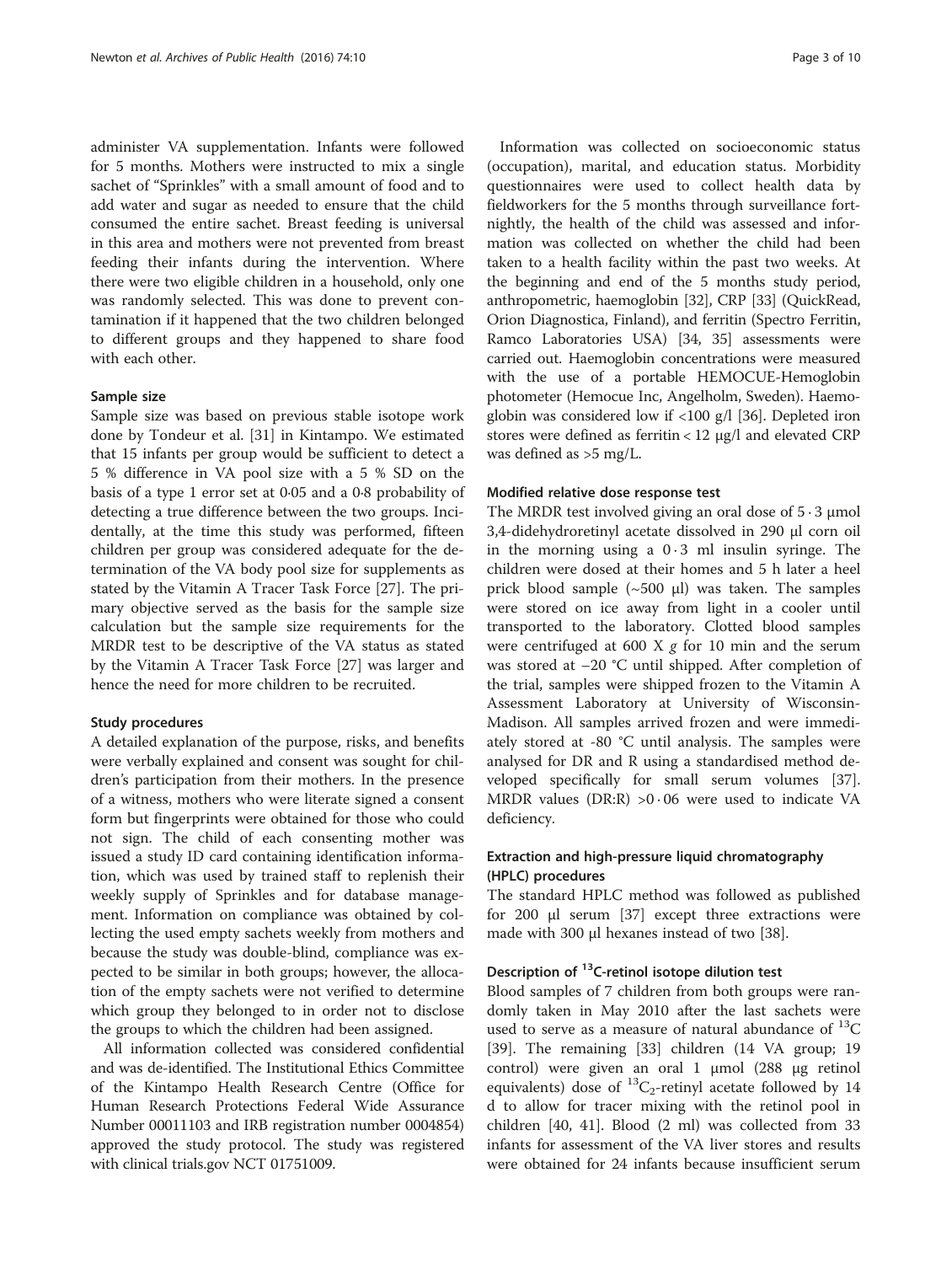was obtained from some infants. The optimal amount of serum required for the test is  $1 \cdot 5$  ml, although we were able to get reliable readings on  $0.5$  ml. The samples were analysed using the method of Howe et al. [[39](#page-9-0)] modified by Valentine et al. [\[42](#page-9-0)]. The gas chromatography/combustion/ isotope ratio mass spectrometer was run as previously described by Howe et al. [\[39\]](#page-9-0).

#### Calculation of total body vitamin A stores

Total body VA was calculated using the following mass balance equation, substituting for c, and rearrangement:

$$
(F_a x a) + (F_b x b) = (F_c x c)
$$
  
\n
$$
c = a + b
$$
  
\n
$$
b = a (F_a - F_c) / (F_b - F_c)
$$

Where  $F_a$  = atom percent (%At) of the dose\*0  $\cdot$  01 = 0  $\cdot$  1 (2 of 20 atoms labeled),  $F_b = %At$  at baseline\*0 · 01 based on the mean of natural enrichment samples, and  $F_c = %At$  at day 14 after dosing\*0.01 (%At for each of the individual results). Additionally,  $a = \mu mol$ VA absorbed from the dose, which is assumed to be 80 % in this group of infants who are susceptible to mul-tiple infections [[41](#page-9-0), [43\]](#page-9-0),  $b =$  uncorrected body pool at baseline (unknown), and  $c = \mu$  and VA in body pool after  $dosing = a + b$ . It is then corrected for loss of tracer in the body over the 14 d by accounting for the half-life of retinol in young children [[44](#page-9-0)], so the corrected body pool of VA = b x e^(-kt) where  $k = \ln(2)/32$  and t = time in days of the serum collection after the dose was administered. Finally, the total body stores (TBS) were corrected for the serum to liver ratio of 0 · 8 because the infants were not fed a low-VA containing diet during the equilibration period, which is supported by one human study [[45](#page-9-0)]. Total liver reserves were assumed to be 80 % of TBS and liver weight was assumed to be 4 % of total body weight in these infants [\[43, 46\]](#page-9-0). Of the 14 completing children in the intervention group who were actually tested using stable isotopes, 10 were males and 4 were females, and for the 19 in the control group, 7 were males and 12 were females.

#### Data management and statistical analyses

Field supervisors checked all forms manually for completeness. Forms were double entered on computers, range and consistency checks performed, and discrepancies resolved with reference to the original form using Microsoft Visual Foxpro version 9.0 Data Management Software. Data were analysed using Stata version 11. Simple descriptive analysis of baseline measures (e.g. demographic, socioeconomic, biochemical) was performed across the treatment groups to confirm their comparability. Categorical demographic characteristics were summarised as proportions, while continuous variables were summarised as means.

Differences in means of quantitative variables, such as ferritin, MRDR, and CRP, between intervention and controls at baseline and endline were evaluated using t-tests. Normality of residuals for isotopic data was assessed by the Shapiro-Wilk test. Non-parametric analysis was carried out on ranked data. Anthropometric indices of height-forage (HA), weight-for-age (WA), and weight-for-height (WH) were expressed as z-scores using the WHO Anthro for personal computers, Version  $3 \cdot 1$ , 2010.  $P < 0.05$  was considered statistically significant.

#### Results

#### Enrolment of subjects

The studied children were enrolled from January through June 2010. There were  $30/47$  (63  $\cdot$  9 %) males in the intervention group and  $19/46$  (41  $\cdot$  3 %) in the control group. Characteristics of mothers of children in both groups were similar (Table [1](#page-4-0)). Seven infants were lost to follow-up before blood samples could be collected for VA analyses leaving 86 eligible children (Fig. [1\)](#page-5-0). Ten mothers moved out of the study area during the farming season, a mother reported that her child was sick and three mothers refused to allow blood samples of their infants to be collected. Blood samples were collected from a total of 72 children for haemoglobin analyses.

#### Vitamin A status in infants

Out of 93 children enrolled, 63 blood samples were finally collected for MRDR testing at baseline to determine VA status. Even though 72 children were eligible, nine infants were not presented by their mothers for the final blood draw for the MRDR test due to suspected concerns with blood draw. The MRDR test  $(n 30$  and 33 in the intervention and control groups, respectively) showed that there was no difference in the VA status between the groups even when infants with high CRP were excluded (Table [2](#page-5-0)). At baseline, the mean ratio (95 % CI) of MRDR for infants in the intervention group represented sufficient vitamin A status  $0.032$   $(0.025-0.038)$ (SD  $0.018$ ), values did not differ from those of the control group, i.e., 0 · 031 (0 · 024–0 · 038) (SD 0 · 018). In contrast, the mean serum retinol concentrations were 0 · 812 (SD 0 · 238) (95 % CI 0.73–0.90) and 0 · 781 (SD  $0.266$ ) (95 % CI 0.69–0.87)  $\mu$ mol/L for the intervention and control groups, respectively, with 34.9 % of the children having a serum retinol concentration below  $0.7 \mu$ mol/L, which is used as a cutoff value for VA deficiency. The MRDR and serum retinol concentrations were not correlated  $(r = 0.167, P = 0.19)$ . After 5 months supplementation, the vitamin A status was assessed as endline on a subgroup of infants in both groups using the <sup>13</sup>C-RID test. Liver retinol concentrations did not differ between groups ( $P = 0.87$ ) and all children had adequate status. The intervention and control groups had TBS of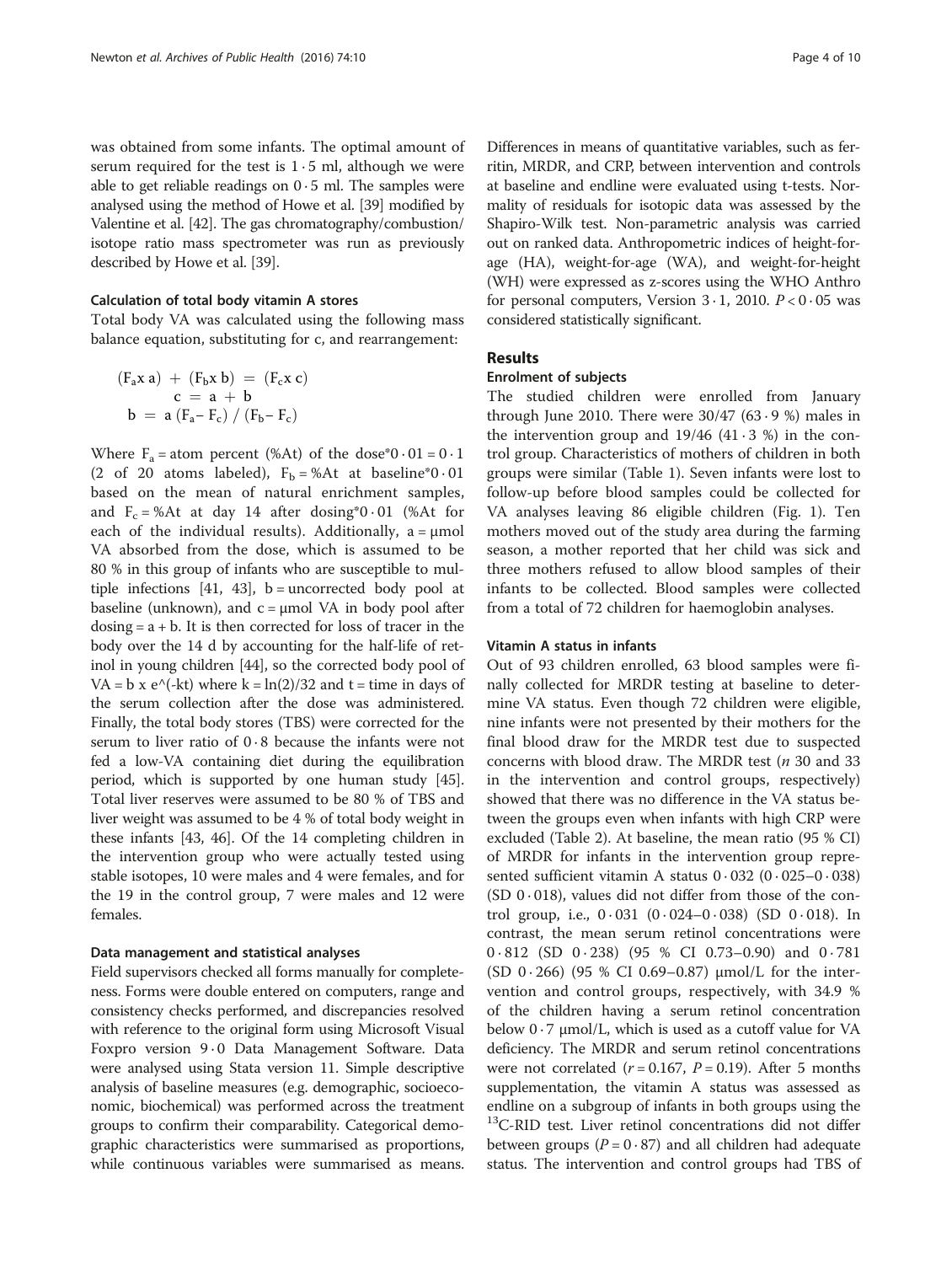|                  | Intervention        |                           | Control        |                         | $\overline{P}$ |
|------------------|---------------------|---------------------------|----------------|-------------------------|----------------|
|                  | n 47                |                           | n 46           |                         |                |
|                  | Number              | Percent                   | Number         | Percent                 |                |
| Parity           |                     |                           |                |                         |                |
| $1 - 3$          | 26                  | 55.3                      | 26             | $56 \cdot 5$            |                |
| $4 - 6$          | 14                  | 29.8                      | 12             | $26 \cdot 0$            | 0.09           |
| >6               | $7^{\circ}$         | 14.9                      | 8              | 17.4                    |                |
| Education        |                     |                           |                |                         |                |
| None             | 29                  | 61.7                      | 31             | 67.4                    |                |
| Primary          | $\overline{7}$      | 14.9                      | 5              | 10.9                    | 0.80           |
| Middle           | 8                   | $17 - 0$                  | $\overline{7}$ | $15 - 2$                |                |
| Secondary        | $\overline{3}$      | 6.4                       | $\overline{2}$ | 4.3                     |                |
| Unknown          | $\mathsf{O}\xspace$ |                           | $\mathbf{1}$   | $2 \cdot 1$             |                |
| Marital status   |                     |                           |                |                         |                |
| Married          | 32                  | $68 \cdot 1$              | 29             | 63.0                    |                |
| Living together  | 12                  | 25.5                      | 12             | $26 \cdot 0$            | 0.71           |
| Widowed          | $\mathsf{O}\xspace$ | $\mathbf 0$               | $\mathbf{1}$   | $2 \cdot 2$             |                |
| Divorced         | $\mathsf{O}\xspace$ | $\mathbf 0$               | $\mathbf{1}$   | $2 \cdot 2$             |                |
| Single unmarried | 3                   | $6 \cdot 4$               | $\overline{3}$ | 6.5                     |                |
| Occupation       |                     |                           |                |                         |                |
| Farmer           | 38.0                | 80.8                      | 34.0           | 73.9                    |                |
| Trader           | 5.0                 | 10.6                      | $5 \cdot 0$    | 10.9                    | 0.59           |
| Professional     | $4 \cdot 0$         | $8 \cdot 5$               | 7.0            | $15 - 2$                |                |
| Age, months      | Mean                | Range                     | Mean           | Range                   |                |
| Baseline         | 8.2                 | $7.9 - 8.1$               | $8 \cdot 4$    | $8 \cdot 1 - 8 \cdot 7$ | $0 \cdot 30$   |
| Endline          | $14 - 1$            | $13 \cdot 7 - 14 \cdot 1$ | 14.4           | $14.0 - 14.7$           | 0.23           |

<span id="page-4-0"></span>

|  | Table 1 Comparison of age of children and baseline data of mothers in the intervention and control groups <sup>a</sup> |  |  |  |  |  |  |  |  |
|--|------------------------------------------------------------------------------------------------------------------------|--|--|--|--|--|--|--|--|
|  |                                                                                                                        |  |  |  |  |  |  |  |  |

<sup>a</sup>No significant difference was noted among treatment groups for all characteristics shown

436 (SD 303) and 434 (SD 186) μmol, respectively. The estimated liver reserves were 0·82 (SD 0·53) and 0·79 (SD 0·36) μmol/g of liver for the intervention and control groups, respectively. Even removing the results of TBS of three potential outliers  $(545 - 697 \mu \text{mol})$  out of the total 24 infants did not demonstrate a significant difference in the liver stores and therefore they were left in the statistical analysis. In this group of infants, both the MRDR and isotope dilution tests indicated adequate liver reserves in all children.

#### Anthropometry and haematological indices

Weight and height of enrolled children did not differ at baseline and endline. There was no change observed in other anthropometric indices between the intervention and the control groups Table [3](#page-6-0). The two groups were not significantly different with respect to their anaemia and CRP status at baseline. At the end of the supplementation period, more infants tended to be anaemic in the control group as compared with the intervention group  $(23 \cdot 5 \%)$ vs.  $31 \cdot 6$  %) but this was not significant (Table [2](#page-5-0)).

#### Morbidity assessment for infants during biweekly visits

An assessment of clinical conditions was carried out every other week from the start of supplementation until the end of the 5 months period. There were no differences in any of the conditions assessed, but more infants sought treatment in the intervention group compared with the control group during weeks 12 and 14 (Table [4\)](#page-6-0).

#### **Discussion**

This study explored the use of stable <sup>13</sup>C-tracer methodology to assess the VA body pool size in infants who were followed for a 5-months period of micronutrient home fortification with and without VA. Stable isotopes were used because they lacked the potential harmful effects of radioisotopes on human health making them ideal for studying a broad range of metabolic conditions [[47](#page-9-0)]. The baseline VA status of the children who participated was normal as assessed by the MRDR test and the VA status remained normal after the intervention. The mean TBS of VA also did not differ between groups after the intervention. Serum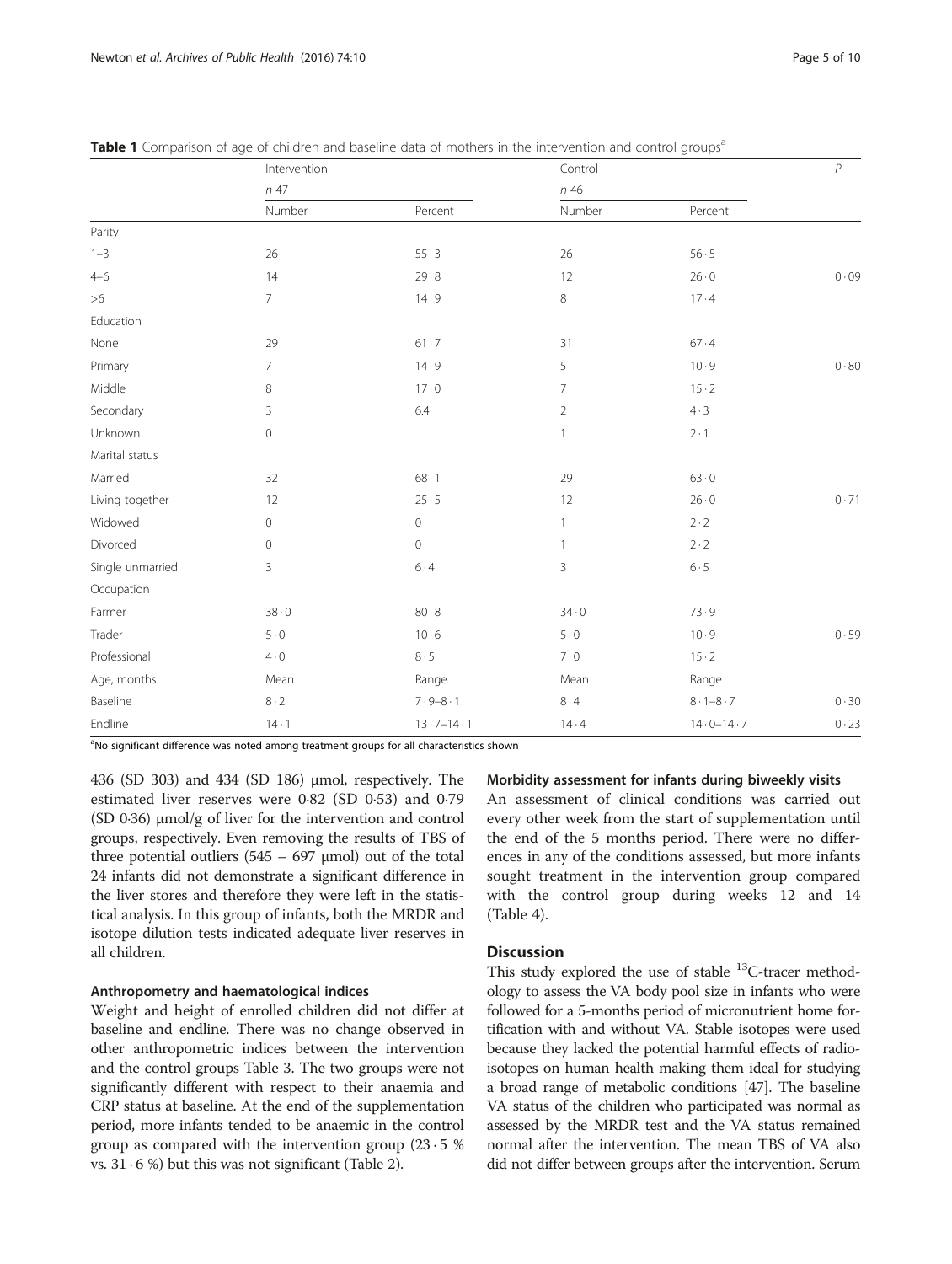<span id="page-5-0"></span>

| Table 2 Infant vitamin A status, hematologic and anaemia indexes at baseline and end line in intervention and control groups |  |  |  |  |  |
|------------------------------------------------------------------------------------------------------------------------------|--|--|--|--|--|
|------------------------------------------------------------------------------------------------------------------------------|--|--|--|--|--|

|                                         | Intervention |          | Control |              |      |
|-----------------------------------------|--------------|----------|---------|--------------|------|
| Low vitamin A status <sup>y</sup>       | Number       | $\%$     | Number  | $\%$         |      |
| All infants                             | 2/29         | 6.9      | 2/34    | 5.9          | 0.87 |
| Excluding infants with high CRPd        | 2/22         | $9 - 1$  | 2/26    | 7.7          | 0.86 |
| Adequate vitamin A by MRDR <sup>x</sup> |              |          |         |              |      |
| All infants <sup>x</sup>                | 27/29        | $93 - 1$ | 32/34   | 88.2         | 0.86 |
| Excluding infants with high CRPd        | 20/22        | 90.9     | 24/26   | $92 \cdot 3$ | 0.86 |
| Baseline indexes                        | Mean         |          | Mean    |              |      |
| Haemoglobin (g/l)                       | 103          |          | 101     |              |      |
|                                         | Number       | %        | Number  | $\%$         |      |
| Prevalence of anaemia <sup>b</sup>      | 18/47        | 38.3     | 20/46   | 42.5         | 0.61 |
| Prevalence of low ferritin <sup>c</sup> | 0/32         | 0.0      | 1/34    | 2.9          | 0.33 |
| Prevalence of elevated CRP <sup>d</sup> | 7/32         | 21.9     | 8/34    | 23.5         | 0.87 |
| Endline indexes                         | Mean         |          | Mean    |              |      |
| Haemoglobin (g/l)                       | 111          |          | 108     |              |      |
|                                         | Number       | $\%$     | Number  | $\%$         |      |
| Prevalence of anaemia <sup>b</sup>      | 8/34         | 23.5     | 12/38   | 31.6         | 0.44 |
| Prevalence of low ferritin <sup>c</sup> | 0/16         | 0.0      | 0/17    | 0.0          |      |
| Prevalence of elevated CRP <sup>d</sup> | 8/17         | 47.0     | 7/17    | $41 \cdot 2$ | 0.73 |

<sup>a</sup>χ±SD<br><sup>b</sup>Defined as haemoglobin concentration <10 g/dl

Eppleted iron stores defined as ferritin <  $12 \mu g/l$ <sup>d</sup>Elovated CPP > 5 mg/l

Elevated CRP > 5 mg/L

y<br>
<sup>y</sup> low vitamin A status MRDR ≥ 0 · 06<br>
<sup>γ</sup> Adequate vitamin A status MPDR  $^{\chi}$ Adequate vitamin A status MRDR < 0 · 06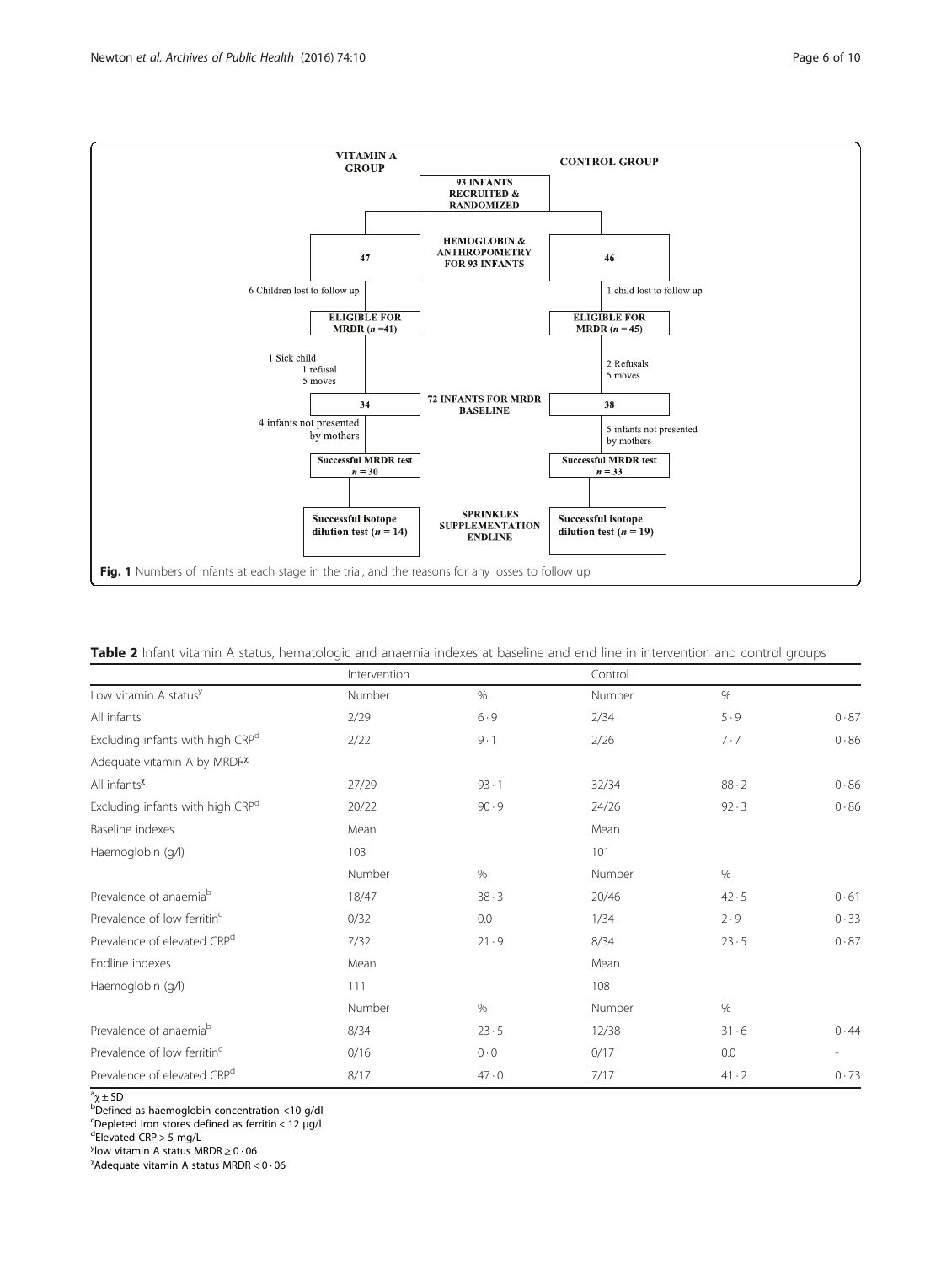|                                | Intervention |              |                          | Control      |              |                          | р    |  |
|--------------------------------|--------------|--------------|--------------------------|--------------|--------------|--------------------------|------|--|
| Baseline anthropometry         | Mean         | <b>SD</b>    | Range                    | Mean         | <b>SD</b>    | Range                    |      |  |
| Child weight (kg)              | 7·6          | 1.03         | $7 \cdot 20, 7 \cdot 90$ | 7.3          | 1.04         | $7 \cdot 0, 7 \cdot 60$  | 0.19 |  |
| Child height (cm)              | $68 \cdot 2$ | 3.19         | 67.3, 69.2               | 68.4         | 3.01         | 67.5, 69.3               | 0.79 |  |
| Height-for-age <sup>a</sup>    | $-0.8$       | $1 \cdot 16$ | $-1.18, -0.50$           | $-0.7$       | 1.28         | $-1.09, -0.33$           | 0.62 |  |
| Weight-for-age <sup>a</sup>    | $-1.0$       | 1.06         | $-1.32, -0.69$           | $-1 \cdot 2$ | $1 \cdot 27$ | $-1.60, -0.85$           | 0.37 |  |
| Weight-for-height <sup>a</sup> | $-0.6$       | 1.07         | $-0.95, -0.32$           | $-1 \cdot 1$ | $1 \cdot 12$ | $-1.40, -0.72$           | 0.06 |  |
| Endline anthropometry          |              |              |                          |              |              |                          |      |  |
| Child weight (kg)              | 8.3          | 1.77         | $7 \cdot 70.8 \cdot 90$  | 8.3          | 1.74         | $7 \cdot 70.8 \cdot 90$  | 0.95 |  |
| Child height (cm)              | 74.1         | 3.30         | 72.9, 75.3               | 74.5         | 3.31         | $73 \cdot 4, 75 \cdot 6$ | 0.61 |  |
| Height-for-age <sup>a</sup>    | $-1.4$       | $1 \cdot 17$ | $-1.79, -0.95$           | $-1.2$       | $1 \cdot 16$ | $-1.55, -0.77$           | 0.46 |  |
| Weight-for-age <sup>a</sup>    | $-1.3$       | 0.89         | $-1.64, -1.00$           | $-1.3$       | 1.16         | $-1.67, -0.90$           | 0.9  |  |
| Weight-for-height <sup>a</sup> | $-0.9$       | 0.72         | $-1.19, -0.67$           | $-1.0$       | $1 \cdot 21$ | $-1.43, -0.61$           | 0.7  |  |

<span id="page-6-0"></span>Table 3 Infant anthropometric status (z-scores) at baseline and end line in intervention and control groups

 $a^a$ <sub>χ</sub>  $\pm$  SD

retinol concentrations were  $\langle 0.7 \text{ \mu m} 0 \rangle$  and  $\langle 1.34.9 \text{ \% of the} \rangle$ children at baseline, but this may have been due to the fact that ~23 % of them had inflammation, which was assessed with CRP.

The approach of using two different methods of assessing vitamin A status at different times meant that it was not possible to compare VA body pool size at any one point using the  $^{13}$ C-RID test. The only option was to compare the VA body pool size of children in the intervention and the control group. This may have limited our power to detect an intervention effect. For ethical reasons, our comparative group was not a true placebo but received other micronutrients like zinc and iron, which are also known to enhance VA status and could have led to the lack of an intervention effect. Zinc is a cofactor in the β-carotene cleavage enzyme potentially making the VA more bioavailable from plant sources [\[48](#page-9-0)]. Zinc also is involved in the synthesis of

|  |  |  |  | Table 4 Comparison of morbidity reports for infants at 2 week visits between intervention and control groups <sup>a</sup> |  |  |  |  |
|--|--|--|--|---------------------------------------------------------------------------------------------------------------------------|--|--|--|--|
|--|--|--|--|---------------------------------------------------------------------------------------------------------------------------|--|--|--|--|

|                                  | Intervention  |              | Control       |         | $\overline{P}$ | Intervention  |              | Control       |              | $\mathcal{P}$ |
|----------------------------------|---------------|--------------|---------------|---------|----------------|---------------|--------------|---------------|--------------|---------------|
|                                  | Number        | Percent      | Number        | Percent |                | Number        | Percent      | Number        | Percent      |               |
|                                  | 2 weeks       |              | 2 weeks       |         |                | 4 & 6 weeks   |              | 4 & 6 weeks   |              |               |
| Cough                            | 8/40          | $20 \cdot 0$ | 6/38          | 15.8    | 0.63           | 11/82         | 13.4         | 7/76          | 9.2          | 0.40          |
| Diarrhoea                        | 12/40         | 30.0         | 11/38         | 28.9    | 0.92           | 19/82         | $23 - 2$     | 24/76         | 31.6         | 0.23          |
| Refuse breast                    | 2/40          | $5 \cdot 0$  | 0/38          | 0.0     | 0.16           | 4/82          | 4.9          | 2/76          | 2.6          | 0.46          |
| Feverishness                     | 5/40          | 12.5         | 4/38          | 10.5    | 0.78           | 13/82         | 15.8         | 15/76         | 19.7         | 0.52          |
| Sought treatment in past 2 weeks | 8/40          | 20.0         | 4/38          | 10.5    | 0.25           | 20/82         | 24.4         | 17/76         | 22.4         | 0.76          |
|                                  | 8 & 10 weeks  |              | 8 & 10 weeks  |         |                | 12 & 14 weeks |              | 12 & 14 weeks |              |               |
| Cough                            | 6/80          | 7.5          | 6/76          | 7.9     | 0.92           | 8/84          | 9.5          | 2/82          | 2.4          | 0.06          |
| Diarrhoea                        | 23/80         | $28 \cdot 7$ | 21/76         | 27.6    | 0.88           | 28/84         | $33 - 3$     | 19/82         | $23 \cdot 2$ | 0.15          |
| Refuse breast                    | 1/80          | $1 \cdot 2$  | 3/76          | 3.9     | 0.28           | 0/84          | 0.0          | 1/82          | 91.2         | 0.31          |
| Feverishness                     | 19/80         | 23.7         | 26/76         | 34.2    | 0.15           | 14/84         | $16 \cdot 7$ | 8/82          | 9.8          | 0.19          |
| Sought treatment in past 2 weeks | 17/80         | 21.2         | 13/76         | 17.1    | 0.51           | 16/84         | 19.0         | 6/82          | 7.3          | 0.03          |
|                                  | 16 & 18 weeks |              | 16 & 18 weeks |         |                | 20 & 22 weeks |              | 20 & 22 weeks |              |               |
| Cough                            | 3/79          | 3.8          | 4/81          | 4.9     | 0.70           | 1/73          | 1.4          | 5/81          | $6 \cdot 2$  | 0.12          |
| Diarrhoea                        | 20/79         | $25 - 3$     | 19/81         | 23.5    | 0.78           | 17/73         | 23.3         | 19/81         | 23.5         | 0.98          |
| Refuse breast                    | 2/79          | 2.5          | 2/81          | 2.5     | 0.98           | 1/73          | 1.4          | 5/81          | $6 \cdot 2$  | 0.12          |
| Feverishness                     | 15/79         | 18.9         | 16/81         | 19.7    | 0.90           | 12/73         | 16.4         | 23/81         | 28.4         | 0.08          |
| Sought treatment in past 2 weeks | 14/79         | 17.7         | 12/81         | 14.8    | 0.62           | 15/73         | 20.5         | 16/81         | 19.7         | 0.90          |

<sup>a</sup>% of subjects with side effects as a percentage of the total number of visits for the periods indicated

There were no reports of convulsions and bulging fontanelles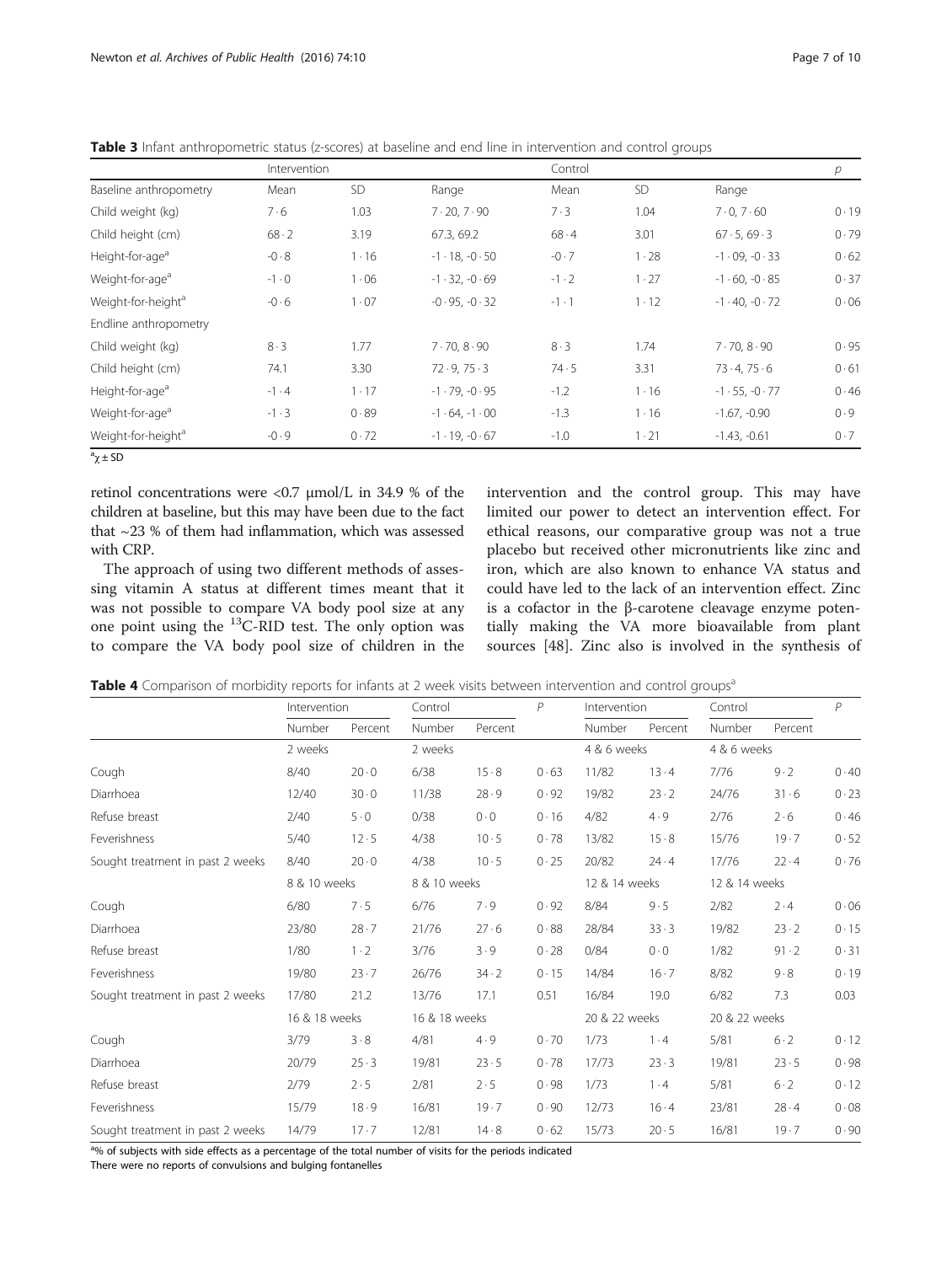retinol-binding protein and thus may influence transport [[49\]](#page-9-0).

The VA status of young infants is known to be influenced by the liver retinol stores at birth, consumption of VA from breast milk and other foods, and losses from infections and parasites [[50](#page-9-0)]. Many infants in developing countries remain VA deficient at 6 months of age after the weaning period and will require additional VA [[51](#page-9-0), [52](#page-9-0)]. The present study showed that infants in the two groups had comparable VA status as assessed by the MRDR at baseline and 13C-RID tests at endline. The fact that there was no difference in the vitamin A status of infants between groups suggests that in rural communities in Ghana, this method of home fortification did not significantly improve the VA stores of infants in the intervention group compared with infants in the control group over the study period. This is likely due to the adequate VA status observed in this study. TBS were twice as high as Thai children who had marginal to deficient liver reserves and had no access to fortified foods [[40](#page-9-0)], and half as much as Zambian children who had adequate to hypervitaminotic stores of VA on the background of VA supplementation and fortification [\[41](#page-9-0)]. The mean values obtained in these Ghanaian infants  $(\sim 0.8 \mu \text{mol/g}$  liver) are the same as the midpoint of two Ghanaian infants (0.77 μmol/g liver) who died from serious infections [\[53\]](#page-9-0). In 6 to 12 month old US children, the mean value of vitamin A  $0.30 \pm 0.21$  µmol/g liver is lower than the assessed vitamin A values with Ghanaian infants [[54](#page-9-0)]. Ghana had many VA interventions in place when this trial occurred including VA supplements at immunisation contacts and post-partum supplementation to lactating mothers, which may have been missed on the identity cards. Furthermore, green leafy vegetables are widely consumed [\[38\]](#page-9-0) and vegetable oil and wheat flour are now VA-fortified [\[55\]](#page-9-0).

Three main strategies have been implemented for improving the VA status among populations: supplementation, food fortification, and dietary diversification [\[56](#page-9-0)]. De Pee et al. emphasised the need for effective VA programs in poor countries to include a mix of supplementation, fortification, and dietary diversification [\[57](#page-9-0)]. Filteau and Tomkins have advocated that the choice of strategy is context specific and must take into account climate, the agricultural potential of the region, local infrastructure, food beliefs, and socioeconomic status of the population [[56](#page-9-0)]. The current study reveals that sensitive VA assessment is also necessary to demonstrate whether supplementation or fortification is needed in target groups.

Young infants from developing countries are often VA deficient and studies from Bangladesh and Brazil have shown that a quarter to 90 % of children studied had inadequate liver stores assessed by MRDR and autopsy samples, respectively [\[58](#page-9-0)]. However, studies in American

infants reported no VA deficiency in livers of 6–12 month old infants at necropsy [[59\]](#page-9-0). Assessment of morbidity during our trial did not reveal any difference between those who had been given Sprinkles with VA and those whose sachets did not contain VA. This observation is similar to that found in a trial in Ghana where children were followed weekly to ascertain the occurrence of morbidity. There were no significant differences between the two arms (vitamin A and placebo) with respect to diarrheal and respiratory conditions, but children who received VA had significantly fewer clinical visits and hospital admissions [\[12\]](#page-8-0). Villamor and Fawzi have suggested that the protective effect of VA was mediated by a reduction in severity rather than the incidence of infections [[60\]](#page-9-0) and this study seems to agree with those findings even though in our study seeking hospital care was used as a proxy for severity. In a trial in Tanzania by Idindili et al., a clinical surveillance system did not confer any clinically important absolute effect on morbidity [[61\]](#page-9-0) and this was seen in earlier trials in Ghana in Kintampo [\[29](#page-9-0)] but in that trial there were differences in all anthropometric indices between the vitamin A and the placebo groups. The earlier study in Ghana enrolled younger children and gave three doses of 25,000 IU VA at 6, 10 and 14 weeks of age with immunization compared with children in this present study who were between the ages 7–9 months at enrolment. The impact of improvements in VA status is also likely to be related to the extent of deficiency in the population [[12,](#page-8-0) [21\]](#page-9-0). It should be noted that mothers in the study communities had low socioeconomic status and results of the MRDR tests conducted at baseline showed that all infants had adequate VA status. The mothers may have received high dose supplements postpartum and this may have benefited the infants but no evidence exists to confirm whether this actually happened. No evidence existed, but the infants enrolled in the study may have received VA at their earlier immunization contacts. However, breast-feeding is universal and likely contributed to the adequate liver stores in these children.

Vitamin A can be obtained from the diet as preformed VA (retinol and its esterified form, retinyl ester) in dairy and organ meats or as provitamin A carotenoids from vegetable and fruits; although, it is unlikely that infants in the study consumed much of these foods. In developing countries, 70–90 % of VA is obtained from provitamin A carotenoids in plant foods and these are absorbed much less efficiently (20–50 %) depending on VA status and other non-dietary factors [[48, 62\]](#page-9-0). Some of the main staple foods in the studied area in Ghana are millet, sorghum, and groundnuts, which do not contain significant amounts of carotenoids. However, in Europe and the United States, 75 % of dietary VA is from preformed VA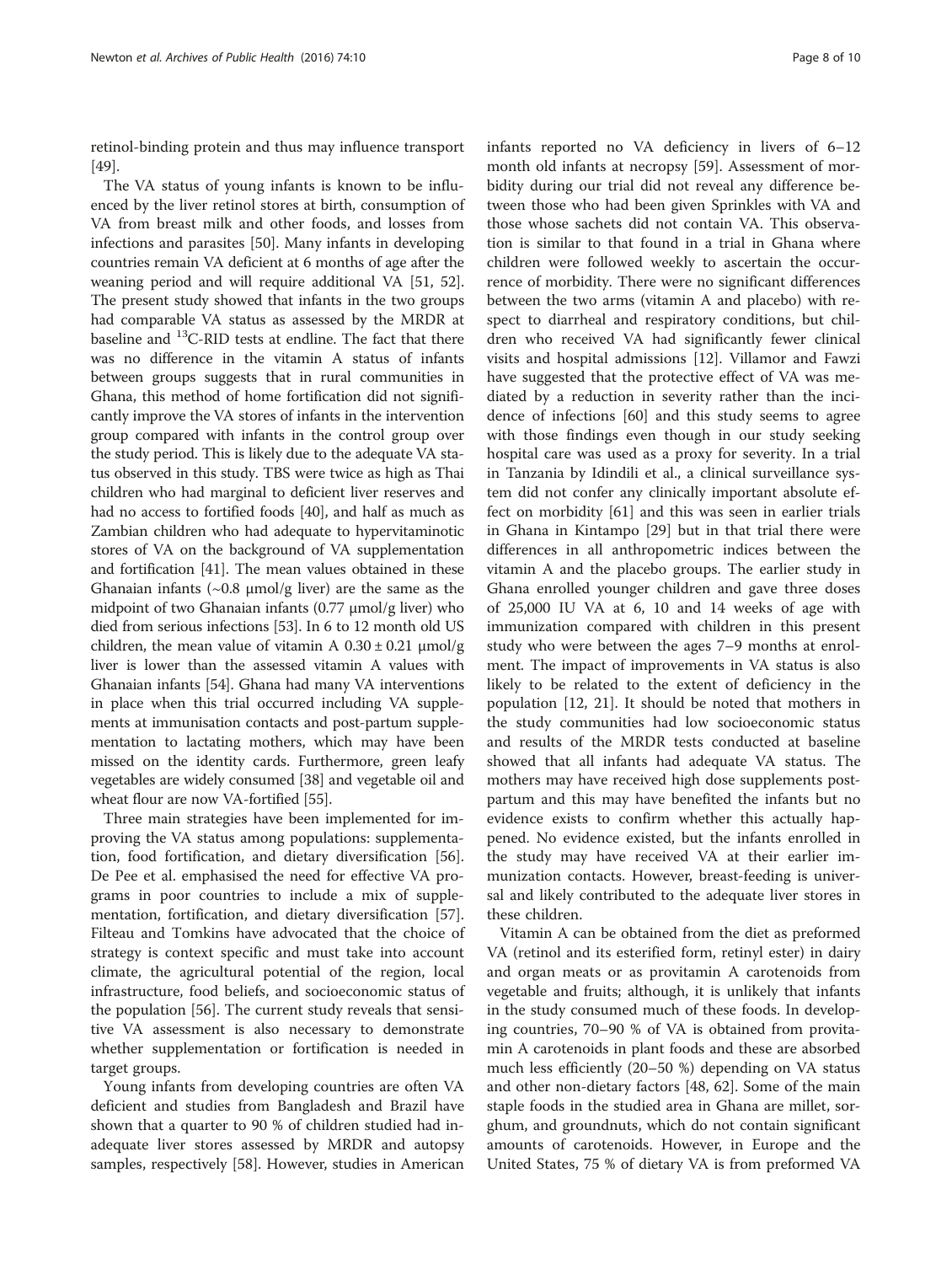<span id="page-8-0"></span>and the fortification of foods, such as milk, breakfast cereals, and some snack foods [\[63\]](#page-9-0). This study was not able to do more sophisticated comparisons with the MRDR and stable isotope dilution, such as sensitivity and specificity, because there was a significant amount of time in between the MRDR and isotope dilution tests. Future comparisons of biomarkers should consider this. Developing countries, such as Ghana, have often used serum retinol in the assessment of VA status but stable isotope methodology can be used, even though it is more expensive [[27\]](#page-9-0), to quantitatively estimate TBS of VA [[21, 43\]](#page-9-0).

#### Conclusions

This is the first study to assess VA status using the MRDR test before and stable isotope dilution technique after the intervention in the same children. Both the MRDR and <sup>3</sup>C-RID tests confirmed that the infants had adequate VA status before and after home fortification of their complementary foods. These tests offered more information than serum retinol concentrations alone, which indicated VA deficiency. In fact, 34·9 % of the children were diagnosed with VA deficiency using serum retinol at baseline, which WHO defines as a severe public health problem. This is one of the reasons that WHO recommends that serum retinol concentrations should not be used alone as they are homeostatically controlled and do not change unless VA status is deficient [\[64](#page-9-0)]. Due to this phenomenon, other assays, such as the MRDR and RID tests, have been developed. In current studies using only serum retinol concentrations to assess VA status, it is highly recommended that CRP and  $\alpha_1$ -acid glycoprotein be measured to correct serum retinol concentrations [\[65](#page-9-0)]. Further population-based research needs to be conducted to determine the feasibility of using stable isotopes to evaluate different VA interventions [\[66\]](#page-9-0).

#### Abbreviations

<sup>13</sup>C-RID: <sup>13</sup>C-retinol isotope dilution; CRP: C-reactive protein; DR: 3,4didehydroretinol; GCCIRMS: gas chromatography-combustion-isotope ratio mass spectrometer; MRDR: modified relative dose response; R: retinol; TBS: total body stores; VA: Vitamin A.

#### Competing interest

The authors declare that they have no competing interests.

#### Author's contribution

SN, SOA and ST conceived the study. MA and KA, administered the questionnaires. SN, EM, CD and ST analysed the findings. SKT and CD analysed the blood samples. SN, SOA, KPA, EA and ST drafted the manuscript. All authors read and approved the final manuscript. SN and ST are the guarantors of the paper.

#### Acknowledgements

This study was jointly funded by the International Atomic Energy Agency and the Kintampo Health Research Centre. We wish to thank the University of Wisconsin-Madison for carrying out the analyses of the samples, staff of KHRC, and members of the community where the research was carried out for their interest in participating in this study.

#### Financial support

This work was supported by the International Atomic Energy Agency and Global Health funds at the University of Wisconsin-Madison. The study was registered with clinical trials.gov NCT 01751009.

#### Author details

<sup>1</sup> Kintampo Health Research Centre, P. O. Box 200, Kintampo, Brong Ahafc Region, Ghana. <sup>2</sup>Nutrition Department, Ghana Health Service, Accra, Ghana.<br><sup>3</sup>Department of Nutritional Sciences, University of Wisconsin-Madison. <sup>3</sup>Department of Nutritional Sciences, University of Wisconsin-Madison, Madison, WI, USA.

# Received: 6 October 2015 Accepted: 13 January 2016<br>Published online: 07 March 2016

#### References

- 1. Guptill KS, Esrey SA, Oni GA, Brown KH. Evaluation of a face to face weaning intervention in Kwara state Nigeria: knowledge, trial and adoption of a home-prepared weaning food. Soc Sci Med. 1993;36:665–72.
- 2. Dewey KG, Peerson MJ, Heinig MJ, Noomsen LA, Lonnerdal B, Lopez De Roamn G, et al. Growth patterns of breast fed infants in affluent (United States) and poor (Peru) communities: implications for timing of complementary feeding. Am J Clin Nutr. 1992;56:1012–8.
- 3. Nestel P, Briend A, de Benoist B, Decker E, Ferguson E, Fontaine O, et al. Complementary food supplements to achieve micronutrient adequacy for infants and young children. J Pediatr Gastroenterol Nutr. 2003;36(3):316–28.
- 4. Davidsson L. Approaches to improve iron bioavailability from complementary foods. J Nutr. 2003;133:S1560–2.
- 5. Adu-Afarwuah S, Lartey A, Brown KH, Zlotkin KH, Briend A, Dewey KG. Home fortification of complementary foods with micronutrient supplements is well accepted and has positive effects in infant iron status in Ghana. Am J Clin Nutr. 2008;87:929–38.
- 6. Ross AC. Vitamin A status: Relationship to immunity and the antibody response. Proc Soc Exp Biol Med. 1992;200:303–20.
- 7. Campos FACS, Flores H, Underwood BA. Effect of infection on vitamin A status of children as measured by the relative dose response (RDR). Am J Clin Nutr. 1987;46:91–4.
- 8. Humphrey JH, Agoestina T, Wu L, Usman A, Nurachim M, Subardja D, et al. Impact of neonatal vitamin A supplementation on infant morbidity and mortality. J Pediatrics. 1996;128:489–96.
- 9. Stephensen CB, Alvarez JO, Kohatsu J, Hardmeier R, Kennedy JI, Gammon RB. Vitamin A is excreted in urine during acute infection. Am J Clin Nutr. 1994;60:388–92.
- 10. Sommer A, Davidson FR. Assessment and control of vitamin A deficiency: the Annecy Accords. J Nutr. 2002;132:S2845–50.
- 11. Beaton GH, Martorell R, Aronson KJ, Edmonston B, McCabe G, Ross AC, et al. Effectiveness of vitamin A supplementation in the control of young child morbidity and mortality in developing countries. Geneva: ASS/SCN; 1993.
- 12. Ghana VAST Study Team. Vitamin A supplementation in Northern Ghana: Effects on clinic attendances, hospital admissions and child mortality. Lancet. 1994;344:228–31.
- 13. Barreto ML, Santos LMP, Assis AMO, Araujo MPN, Farenza GG, Santos PAB, et al. Effect of vitamin A supplementation on diarrhoea and acute lower respiratory infections in young children in Brazil. Lancet. 1994;344:228–31.
- 14. Newman V. Vitamin A and breast feeding: a comparison of data from developed and developing countries. San Diego, CA: Wellstart International; 1993.
- 15. Dallman PR. Iron deficiency in the weanling: a nutritional problem on the way to resolution. Acta Paediatr Scand. 1986;323:S59–67.
- 16. Gibson RS, Ferguson EL, Lehrfeld J. Complementary foods for infant feeding in developing countries: their nutrient adequacy and improvement. Eur J Clin Nutr. 1998;52:764–70.
- 17. Zlotkin SH, Schauer C, Christofides A, Sharieff W, Tondeur MC, Hyder SM. Micronutrient Sprinkles to control anaemia. PLoS Med. 2005;2(1):e1. doi[:10.1371/journal.pmed.0020001.](http://dx.doi.org/10.1371/journal.pmed.0020001)
- 18. Ribaya-Mercado JD, Solomons NW, Medrano Y, Bulux J, Dolnikowski GG, Russell RM, et al. Use of the deuterated-retinol-dilution technique to monitor the vitamin A status of Nicaraguan schoolchildren 1 y after initiation of the Nicaraguan national program of sugar fortification with vitamin A. Am J Clin Nutr. 2004;80:1291–8.
- 19. Willumsen JF, Simmank K, Filteau SM, Wagstaff LA, Tomkins AM. Toxic damage to the respiratory epithelium induces acute phase changes in